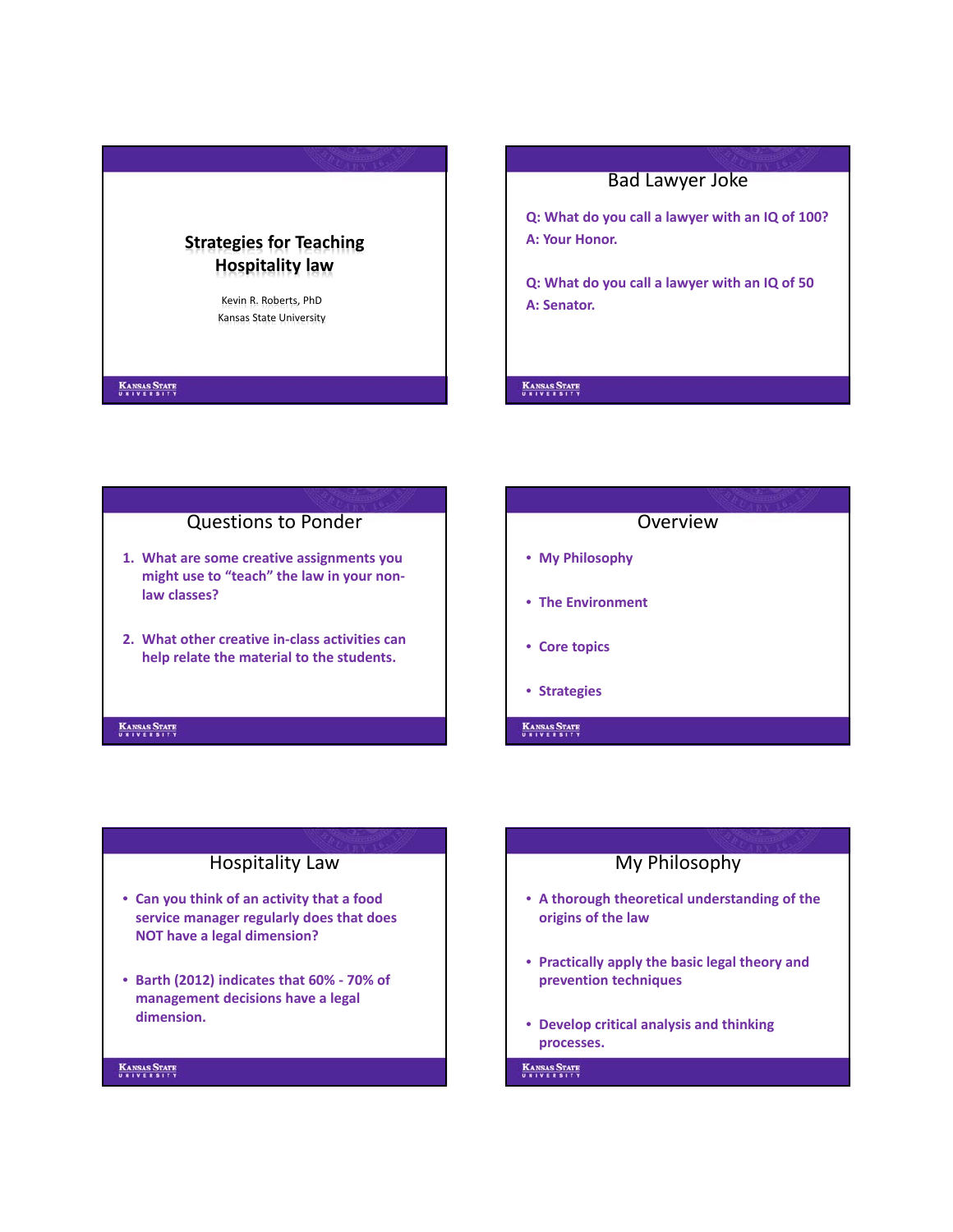# My Philosophy

- **Understand how to be an effective client of a lawyer.**
- **Understand how lawyers and judges analyze situations apply the law to them.**

#### **KANSAS STATE**



**KANSAS STATE** 

# The Environment • **Hospitality Law is a 600‐level course** • **Hospitality students only**

• **I am not a lawyer**

#### **KANSAS STATE**

# The Environment

- **Approximately 60 75 students per class**
- **Convincing skeptics for the need to study law**
	- Initial Interest is low; 2.7 (5 point scale)
	- Most students cannot fathom the idea of law being interesting.
	- Students generally associate "law" with memorization, not application.

#### **KANSAS STATE**



- **Areas of law to address**
- **General or detailed approach**
- **Applied law vs. pure law**
- **U.S. vs. State Law**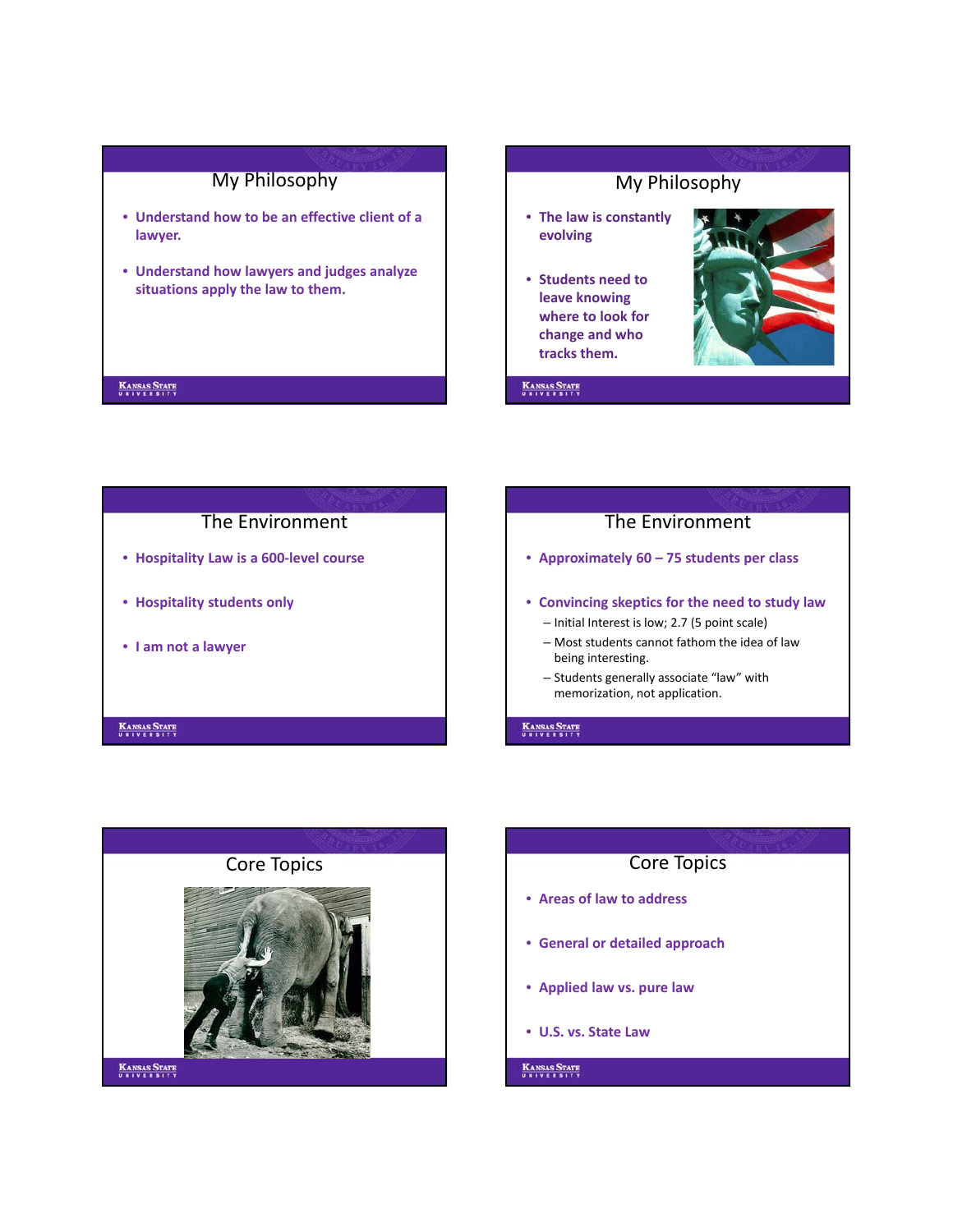### Core Topics

#### • **Students should know:**

- the basic name of law that applies
- how it applies
- how to prevent it



# **KANSAS STATE**

### **Strategies**

- **Make the students the defendant**
- **Relate it to what THEY see in operations**
- **Personal Experience**
- **Previous cases**
- **Case Presentations**

#### **KANSAS STATE**

# Students = Defendant

- **Food Safety**
- **By making one student the defendant what have you just forced all the other students to become?**
- **Standard of Care is not sufficient**

**KANSAS STATE** 

#### Personal Experience

- **It won't happen to us/me**
- **Show students it will impact their career**

### Personal Experience

- **Department of Labor**
- **FMLA Lawsuit**
- **Sexual Harassment**
- **Slip and Fall**

**KANSAS STATE**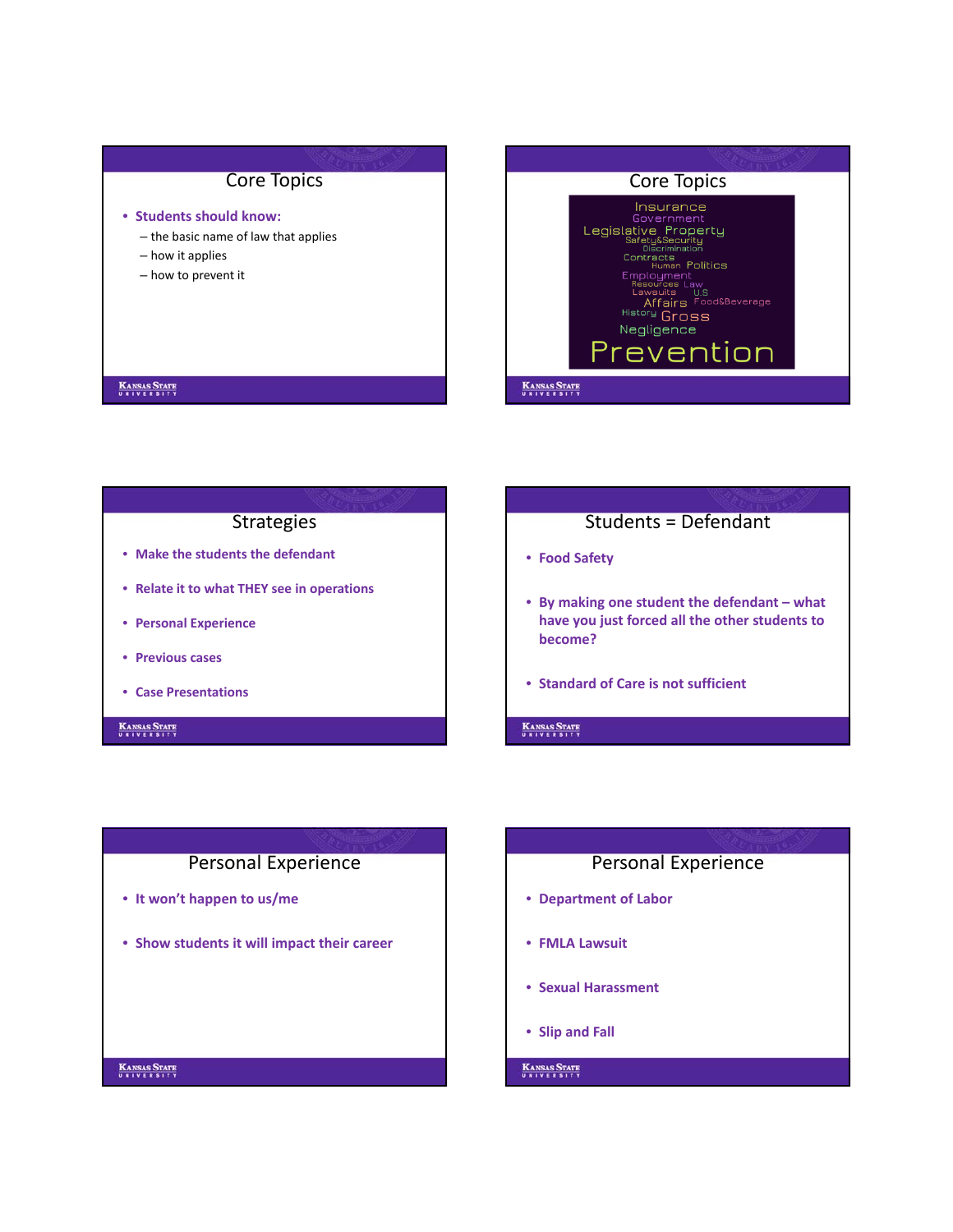







# Relate to Students

- **Broadcast Music Incorporated (BMI)**
- **The American Society of Composers, Authors, and Publishers (ASCAP)**
- **La Asociación de Compositores y Editores de Música Latinoamericana (ACEMLA)**

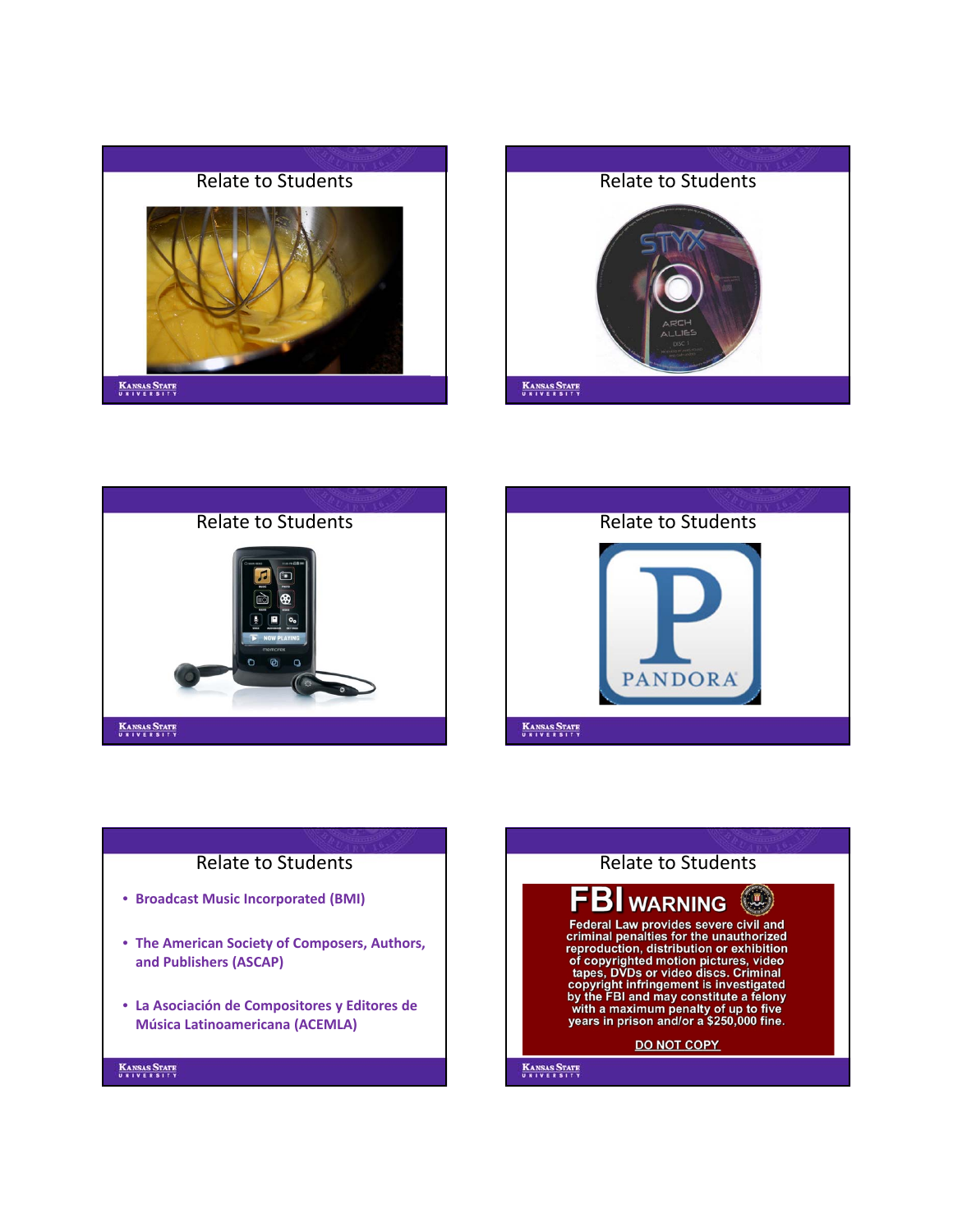





|                                                                                                                                                                               |    | Relate to Students                                                                                                                                     |                                                                                                                                                   |        |
|-------------------------------------------------------------------------------------------------------------------------------------------------------------------------------|----|--------------------------------------------------------------------------------------------------------------------------------------------------------|---------------------------------------------------------------------------------------------------------------------------------------------------|--------|
| I am aware that lederal law provides lor<br>imprisonment and/or fines for false statements or<br>use of false documents in connection with the<br>completion of this form.    |    | A citizen or national of the United States<br>A lawful permanent resident (Alien #) A<br>An alien authorized to work until<br>(Alien # or Admission #) |                                                                                                                                                   |        |
| Employee's Signature                                                                                                                                                          |    | Date (month/der/wer)                                                                                                                                   |                                                                                                                                                   |        |
| Preparer's/Translator's Signature<br>Address (Street Name and Number, City, State, Zip Code)                                                                                  |    | Print Name                                                                                                                                             | Date (month/day/sear)<br>Section 2. Employer Review and Verification. To be completed and signed by employer. Examine one document from List A OR |        |
| examine one document from List B and one from List C, as listed on the reverse of this form, and record the title, number and<br>expiration date, if any, of the document(s). |    |                                                                                                                                                        |                                                                                                                                                   |        |
| List A<br>Document title:<br>Issuing authority:<br>Document #:<br>Expiration Date (of any):                                                                                   | OR | List B                                                                                                                                                 | <b>AND</b>                                                                                                                                        | List C |

# Relate to Students

#### • **I‐9 Form fines:**

- Missing forms are penalized at around \$800 per form plus around \$1,500 per form for a knowing employment violation
- Major problems usually result in fines of between \$600 and \$800 per form.

#### **KANSAS STATE**

#### Previous Cases

- **Its all about how you present the details…**
- **Create disagreement among the class**
- **Debate, debate, debate**
- **Play devils advocate**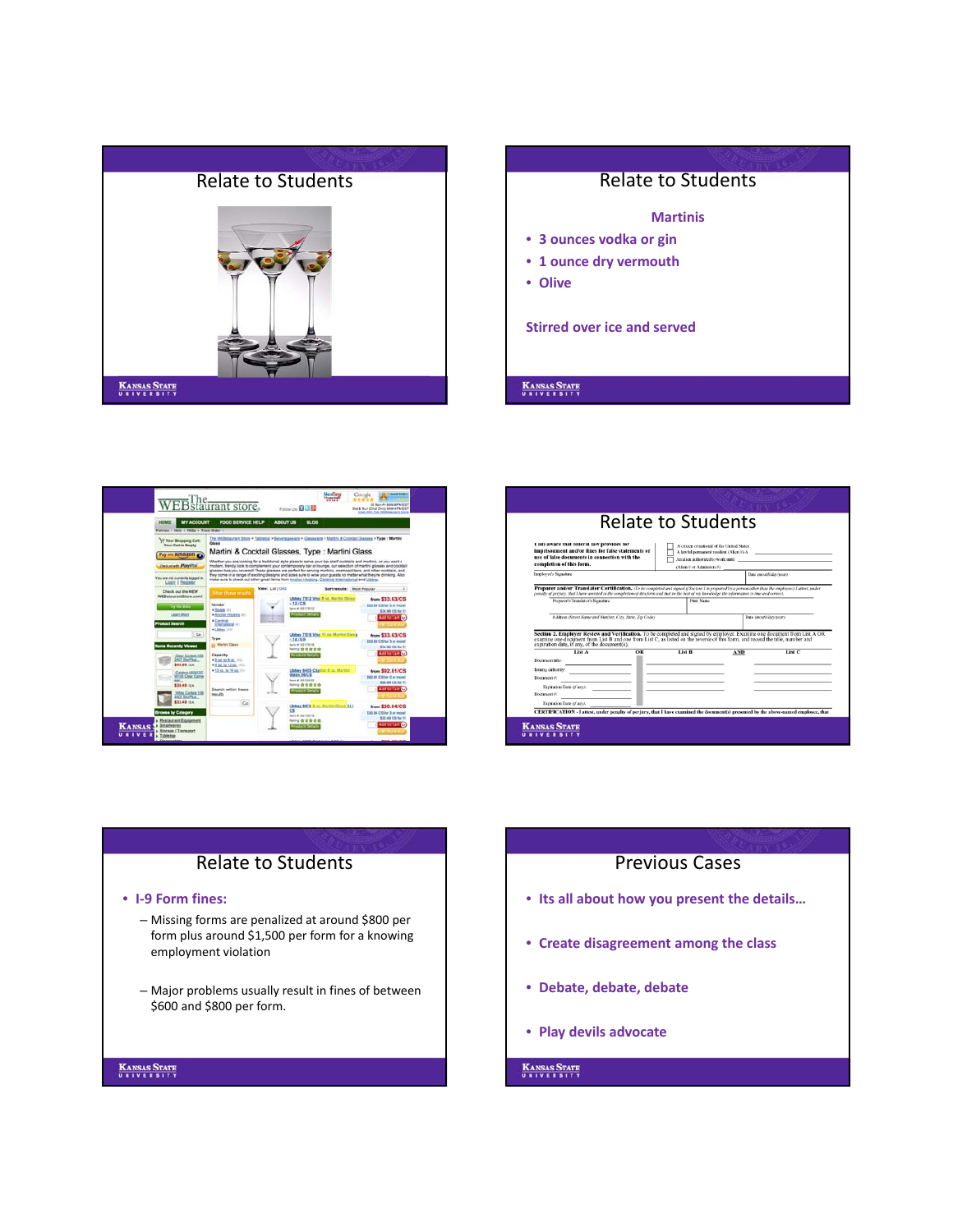









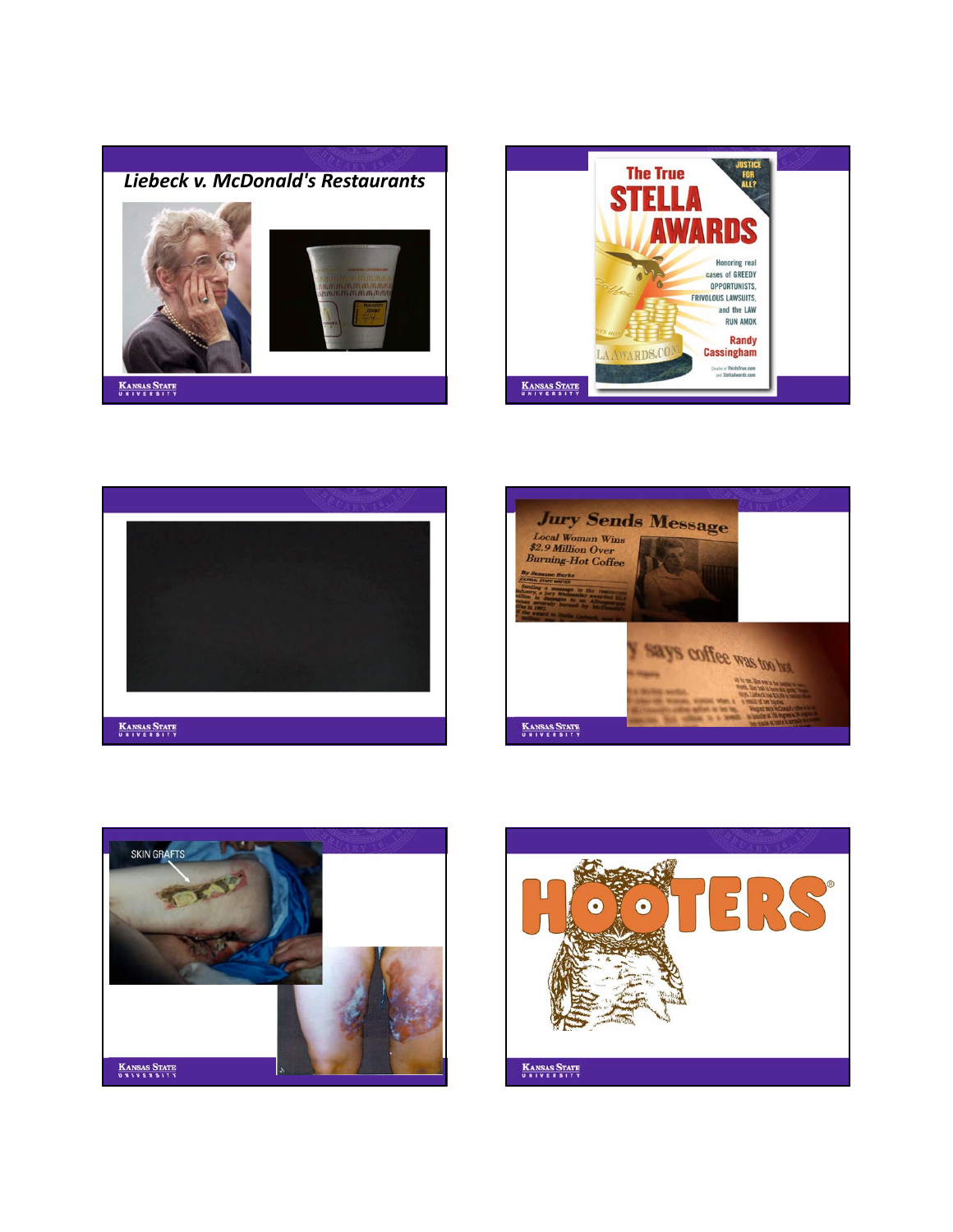

- **A lawsuit alleging sexual discrimination against men by Hooters was filed in 1991..**
- **…and 1994**
- **…and 1997**
- **…and 2009.**

#### **KANSAS STATE**

# Sexual Discrimination • **BFOQ** • **All were settled outside of court…** – "agreed to open three gender‐neutral positions... One is a staff position on the floor, where a male would perform some of the same duties as women. Also, the host position, where a female greeted and seated the people, and a bar‐support position for a male that will assist the female bartender."